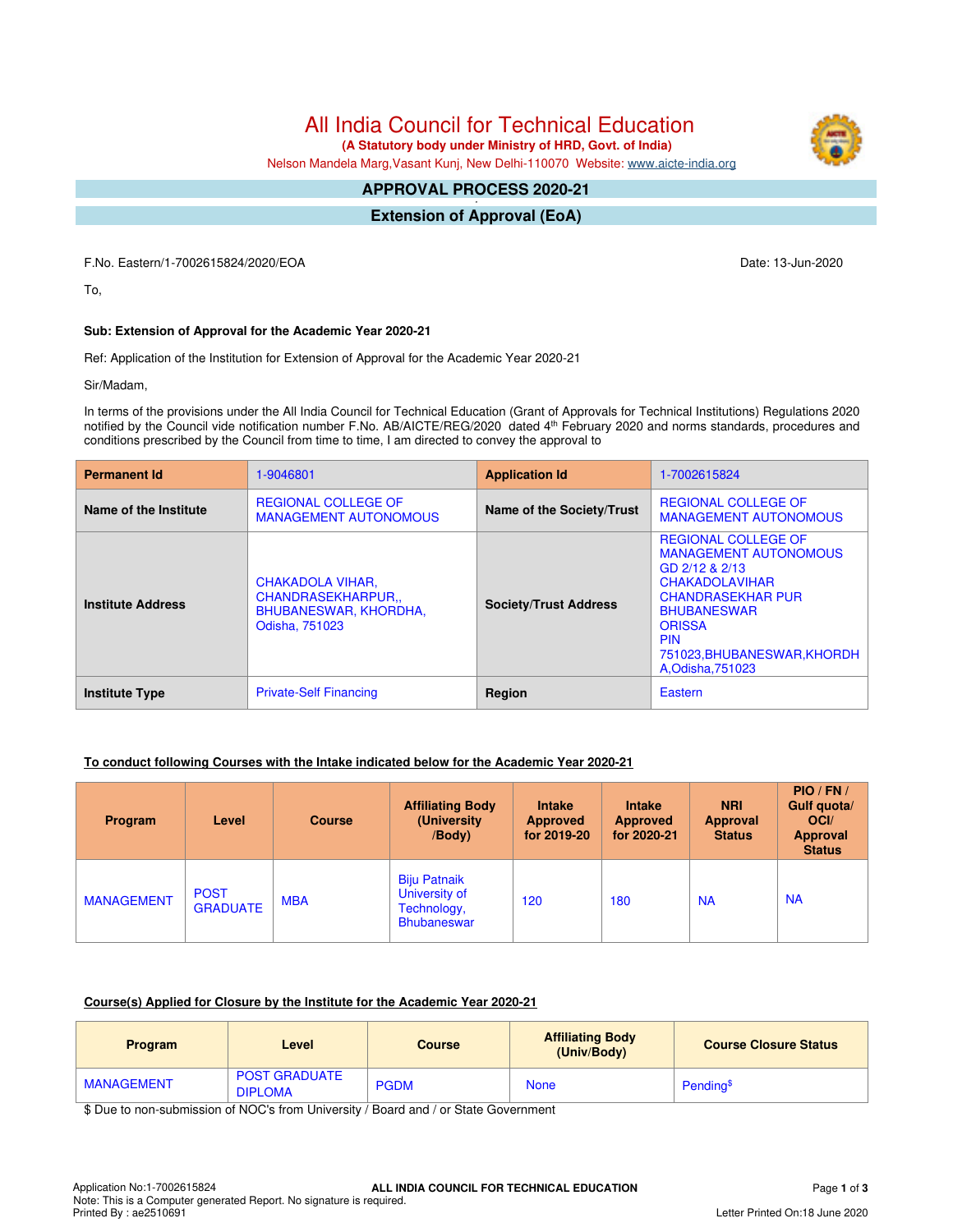#### **It is mandatory to comply with all the essential requirements as given in APH 2020-21 (Appendix 6)**

# **Important Instructions**

- 1. The State Government/ UT/ Directorate of Technical Education/ Directorate of Medical Education shall ensure that 10% of reservation for Economically Weaker Section (EWS) as per the reservation policy for admission, operational from the Academic year 2020-21 is implemented without affecting the reservation percentages of SC/ ST/ OBC/ General. However, this would not be applicable in the case of Minority Institutions referred to the Clause (1) of Article 30 of Constitution of India. Such Institution shall be permitted to increase in annual permitted strength over a maximum period of two years beginning with the Academic Year 2020-21
- 2. The Institution offering courses earlier in the Regular Shift, First Shift, Second Shift/Part Time now amalgamated as total intake shall have to fulfil all facilities such as Infrastructure, Faculty and other requirements as per the norms specified in the Approval Process Handbook 2020-21 for the Total Approved Intake. Further, the Institutions Deemed to be Universities/ Institutions having Accreditation/ Autonomy status shall have to maintain the Faculty: Student ratio as specified in the Approval Process Handbook. All such Institutions/ Universities shall have to create the necessary Faculty, Infrastructure and other facilities WITHIN 2 YEARS to fulfil the norms based on the Affidavit submitted to AICTE.
- 3. In case of any differences in content in this Computer generated Extension of Approval Letter, the content/information as approved by the Executive Council / General Council as available on the record of AICTE shall be final and binding.
- 4. Strict compliance of Anti-Ragging Regulation: Approval is subject to strict compliance of provisions made in AICTE Regulation notified vide F. No. 373/Legal/AICTE/2009 dated July 1, 2009 for Prevention and Prohibition of Ragging in Technical Institutions. In case Institution fails to take adequate steps to Prevent Ragging or fails to act in accordance with AICTE Regulation or fails to punish perpetrators or incidents of Ragging, it will be liable to take any action as defined under clause 9(4) of the said Regulation.

**Prof.Rajive Kumar Member Secretary, AICTE**

Copy to:

- **1. The Director Of Technical Education\*\*, Odisha**
- **2**. **The Registrar\*\*,** Biju Patnaik University Of Technology, Bhubaneswar
- **3. The Principal / Director,** REGIONAL COLLEGE OF MANAGEMENT AUTONOMOUS Chakadola Vihar, Chandrasekharpur,, Bhubaneswar,Khordha, Odisha,751023
- **4. The Secretary / Chairman,** REGIONAL COLLEGE OF MANAGEMENT AUTONOMOUS GD 2/12 & 2/13 CHAKADOLAVIHAR CHANDRASEKHAR PUR BHUBANESWAR **ORISSA** PIN 751023 BHUBANESWAR,KHORDHA Odisha,751023
- **5. The Regional Officer,** All India Council for Technical Education